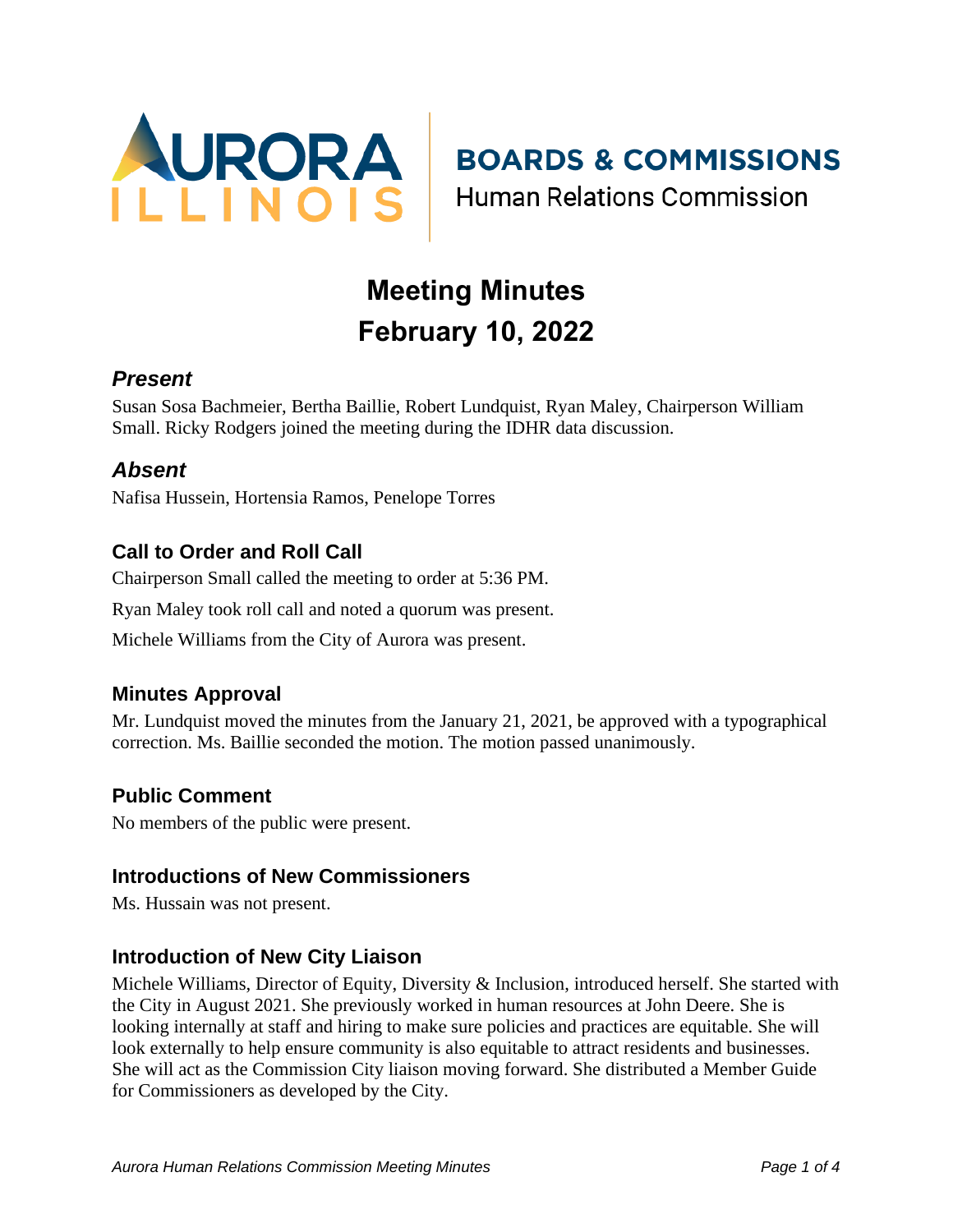## **Election of Officers**

Chairperson Small stated he would like to have a full slate of officers. He would like to have officers elected next meeting. He asked all Commissioners to consider nominating themselves or others.

#### **Commission Member Updates**

Chairperson Small reported that 9 of 11 positions on the Commission are currently filled. One appointment is pending action by the City and is expected to be appointed by the next meeting.

He suggested Commissioners reach out to their contacts to consider service on the Commission.

#### **Update on HRC Complaint Form**

Chairperson Small asked about the status of updating the complaint forms. Mr. Maley reported that this had been discussed, but no action was taken. He volunteered to review the form and the supporting how-to video and return with new drafts by the next meeting.

#### **Fairness & Equity for A Better Aurora / Focus Groups**

Chairperson Small thanked Commissioners for their continued work on public events during the last two years. The Chair and Commissioners reviewed the activities including:

- Focus groups on LGBTQ+, Religion, and Employment.
- Event Sponsorship including
	- o Growing Your Business with LGBTQ Friendly Practices
	- o LGBTQ+ Through the Eyes of a Latina Lesbian
	- o Transgender & Non-Binary Awareness Panel Discussion
	- o Fair Housing and COVID
	- o Legacy Project: LGBTQ+ History
	- o Co-Creating Latinx History in Aurora
- Participation with Interfaith Aurora Thanksgiving November 2021 event
- Community outreach and participation including:
	- o Partnership with Aurora Public Library District
	- o Good Morning Aurora interview
	- o Co-operation with Interfaith Aurora
	- o Data exchange with the Illinois Department of Human Rights

Mr. Lundquist reported that he has done some work regarding diverse employment in the Aurora Fire Department. He has met with School District 129 director of equity. The school district is focused on programs other than fire sciences.

Ms. Williams reported that the City's director of innovation services is experienced in workforce development and is currently reviewing how people come to work for the City and may be a resource in the fire sciences initiative. Ms. Williams will make introductions to foster collaboration.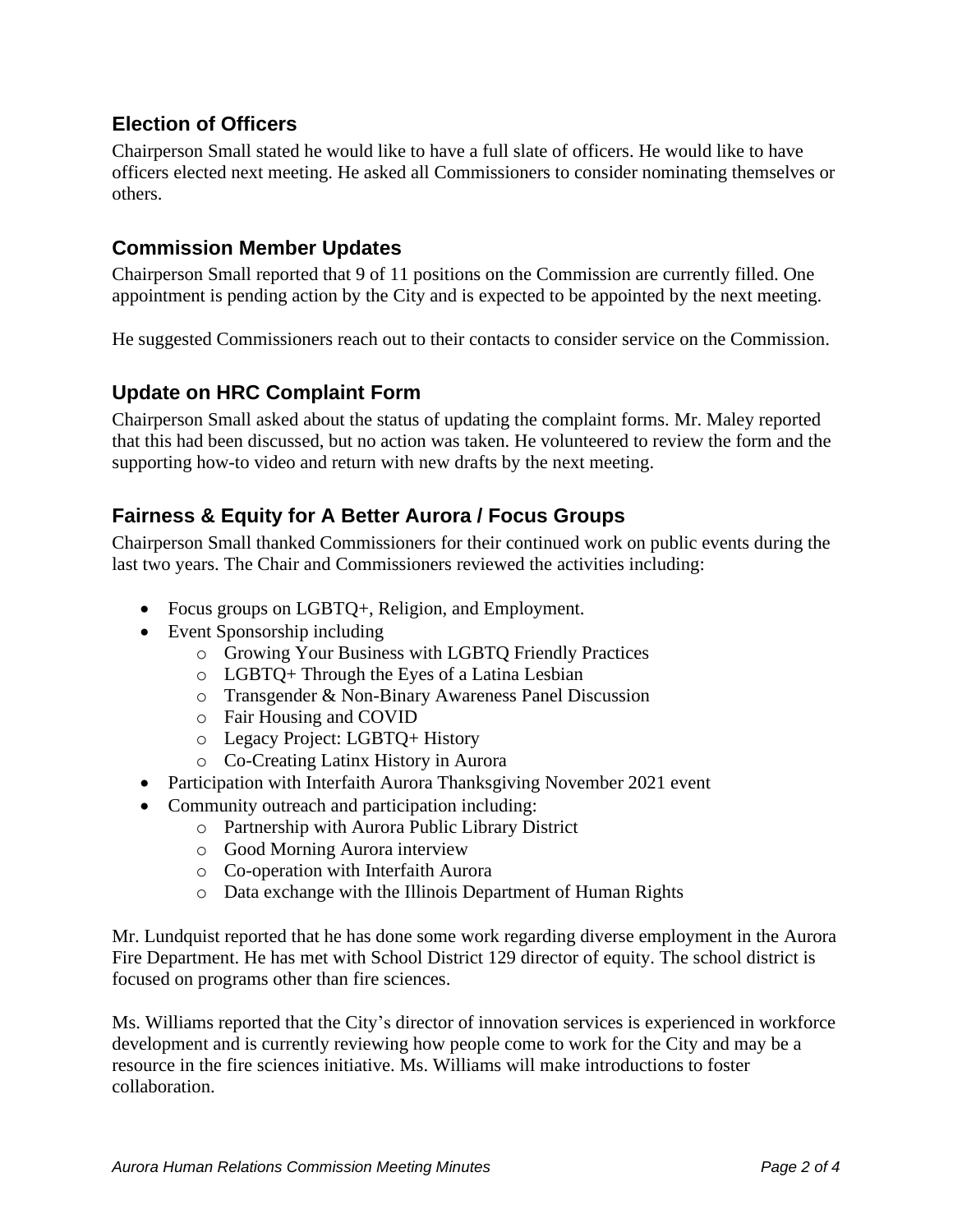## **IDHR Data for Aurora**

Mr. Maley presented data about complaints from Aurora to the Illinois Department of Human Rights from the last seven years. He requested the data from IDHR to Aurora to better understand overall trends about complaints and increase our efforts to serve as a local resource for our community. The data was delivered under a Freedom of Information Act request and any personally identifiable information was removed before delivery.

Highlights of the presentation include:

- The State regularly receives more than 20 complaints from Aurora per year. The Commission receives three or fewer.
- In the last seven years, 80% of the complaints were about Employment issues. Employers are required to post notices from the IDHR about their rights and this "advertising" may contribute to the number of complaints.
- IDHR previously took a long time to resolve complaints with some reports stating resolution times of four years.
- According to this data, the time to close has been shortening over the years and complaints in 2020 were resolved in an average of 334 days.
- The IDHR basis of complaints is equivalent to protected classes listed in the Aurora ordinance.
- Age, Mental Disability, and National Origin were the top bases of in 2019
- Physical Disability and Age were the top bases in 2020 with Race and Mental Disability "tied" for third most frequent bases.
- In 2020, Physical and Mental Disability accounted for 46% of the complaints.
- The IDHR issues in complaints are the allegations of discrimination such as "Discharge" or "Failure to Accommodate".
- The top five issues over the last seven years were Terms, Failure To Accommodate (Rental), Retaliation (Other), Retaliation, Title Vii, and Discharge

Commissioners held a discussion about the high number of complaints listing Physical or Mental disability. This result was surprising to Commissioners and Chairperson Small indicated we should consider this when selecting Commissioners and outreach. Specific actions to support individuals with disabilities should be taken.

Regarding age, Mr. Lundquist commented he has been working with Senior Services and will reach out to them to discuss how the Commission might support that community.

Ms. Sosa-Bachmeier commented on order of protection complaints. This protection extends to undocumented people and her organization specifically discusses this with the people they serve.

Mr. Maley stated he would share the data with Commissioners.

## **Complaints**

There are no open complaints at this time.